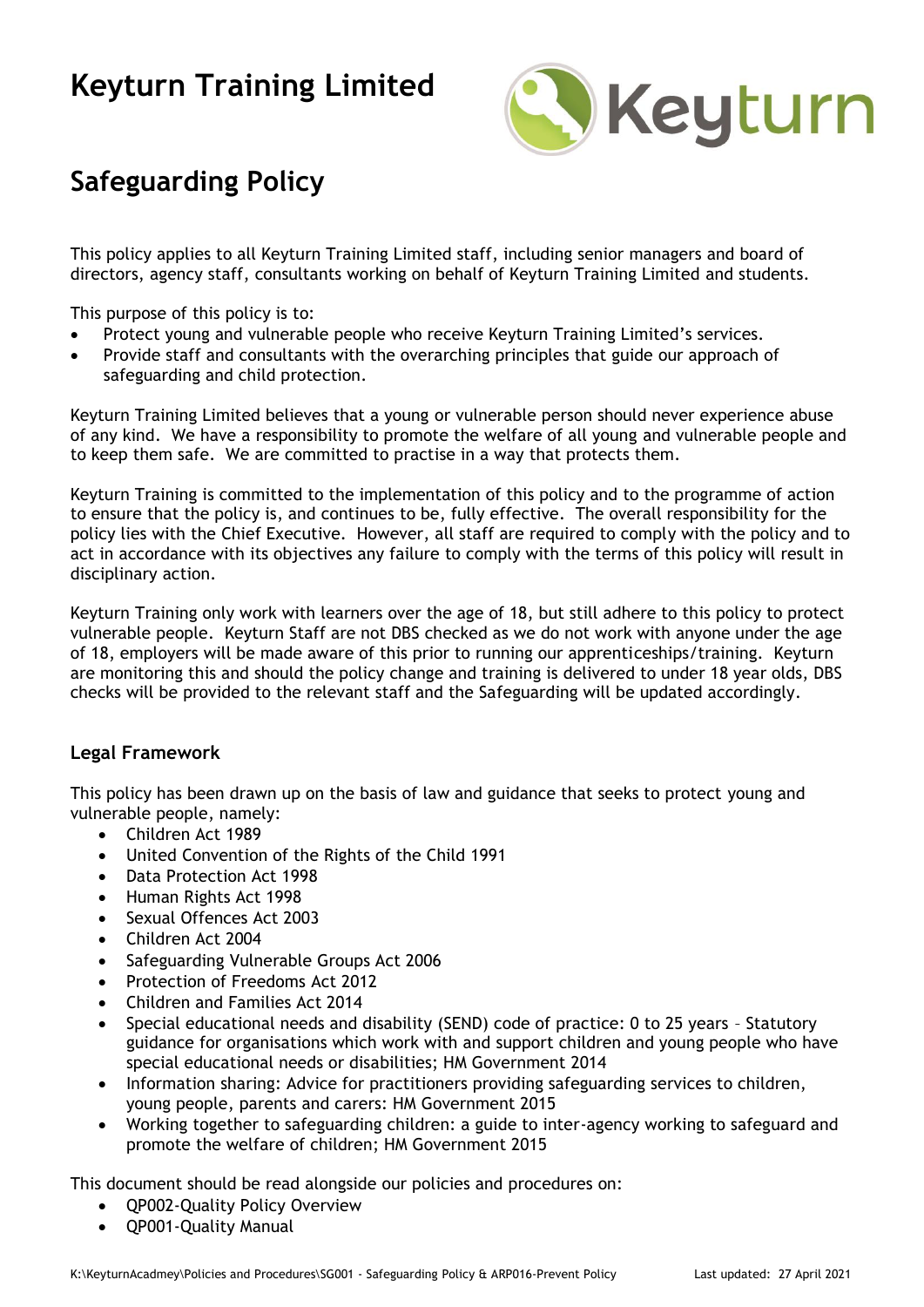

- EH001-Employee Handbook
- TH001-Trainers Handbook
- QP004-Internal Quality Assurance Strategy
- EDP001-Eqaulity and Diversity Policy
- DP001-Data Protection Policy
- CP001-Complaints Policy
- AP001-Assessment Policy
- ILM0001-Candidate Handbook
- SG002-E-Safety Policy
- SG003-Anti-bullying Policy

#### **We recognise that:**

- the welfare of the young or vulnerable person is paramount, as enshrined in the Children Act 1989
- all young people, regardless of age, disability, gender, racial heritage, religious belief, sexual orientation or identity, have a right to equal protection from all types of harm or abuse
- some young people are additionally vulnerable because of the impact of previous experiences, their level of dependency, communication needs or other issues
- working in partnership with young people we are training and their employers and other agencies is essential in promoting young people's welfare

#### **We will seek to keep children, young people and adults safe by:**

- valuing them, listening to and respecting them
- appointing a Designated Safeguarding Officer (DSO) for children, young people and vulnerable adults, this role lies with the Managing Director, who will be the lead board member for safeguarding
- adopting child protection and safeguarding practices through procedures and code of conduct for staff and contractors
- developing an effective e-safety policy and related procedures
- providing effective management for staff and contractors through supervision, support, training and quality assurance measures
- recruiting staff and consultants safely, ensuring all necessary checks are made if the member of staff is working directly with children
- recording and storing information professionally and securely, and sharing information about safeguarding and good practice with young people and their employers who are putting them on the training programme Keyturn are running
- using our safeguarding procedures to share concerns and relevant information with the young person's employer and relevant agencies where appropriate
- using our procedures to manage any allegations against staff and contractors appropriately
- creating and maintaining an anti-bullying environment ensuring we have policy and procedure to help us deal effectively with any bullying that does arise
- ensuring that we have effective complaints and whistleblowing measures in place
- ensuring that a safe physical environment for the young and vulnerable people, staff and contractors is provided in consultation with the customer
- ensure that all data held on an apprentice/learner is only kept for use for the training and only the relevant information is kept securely as per our GDPR policy [\(www.keyturn.co.uk/policies\)](http://www.keyturn.co.uk/policies)
- ensuring apprentices feel safe using online services and be able to report any concerns, this includes:
	- o be aware of employers safeguarding policy and their IT security with regards to blocking harmful websites
	- o discuss use of IT at the regular assessor reviews as part of safeguarding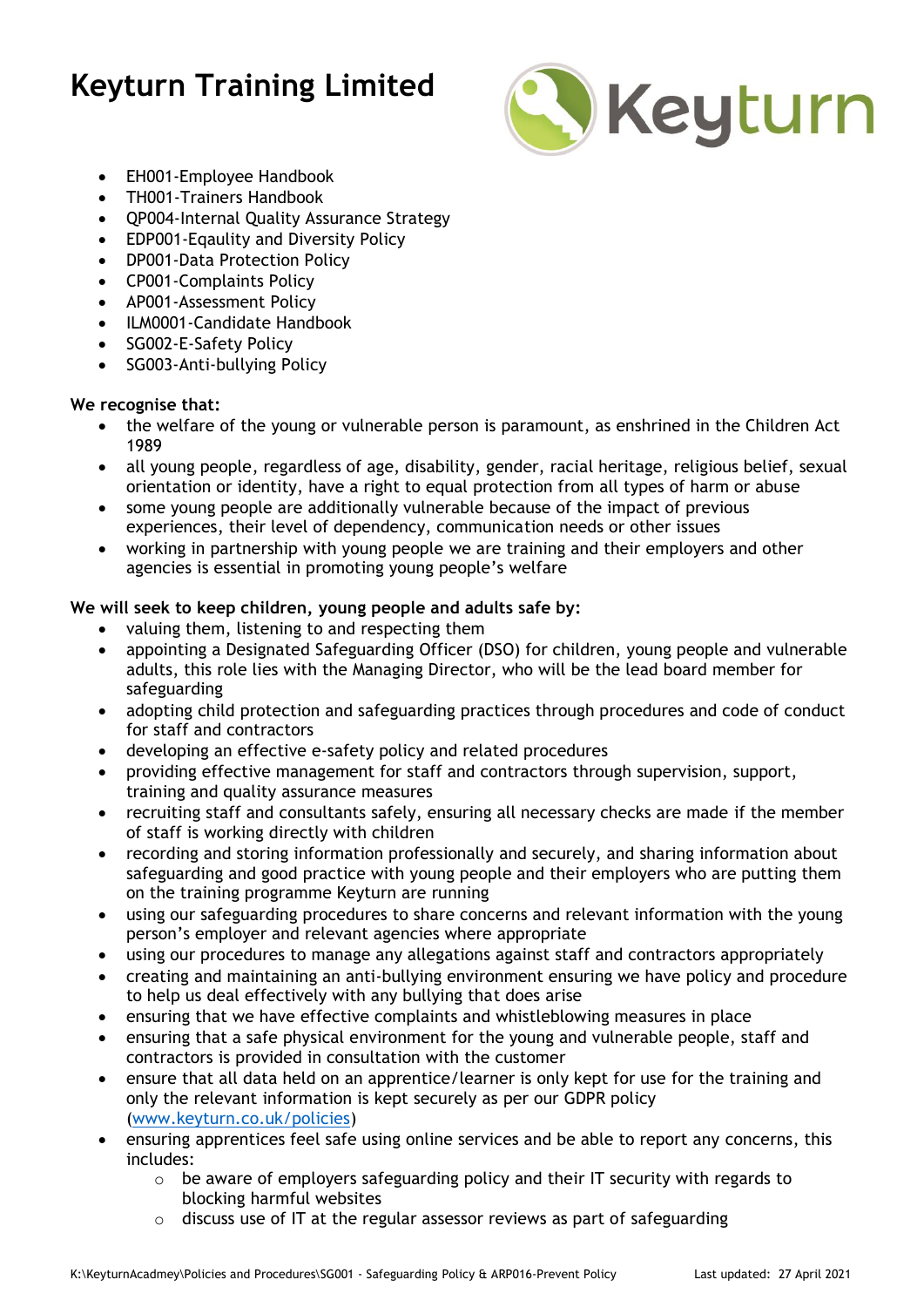

 $\circ$  apprentices are made aware at induction of safeguarding online and the areas in 'Prevent' and potential areas for concern

#### **Reporting Concerns**

Keyturn expect all employees and training team to report improper actions and omissions. Whilst all malpractice and acts of discrimination will be investigated, it is especially important that suspicions of abuse or inappropriate behaviour that causes concern are immediately reported to the Safeguarding Co-ordinator.

### **Contact Details:**

Designated Safeguarding Officer (DSO) & Safeguarding trained Name: Cheryl Shepherd Email: [Cheryl.shepherd@keyturn.co.uk](mailto:Cheryl.shepherd@keyturn.co.uk)

Deputy DSO - TBC

**Detailed procedures where there is a concern that an adult is in need of protection: SUSPICIONS OR ALLEGATIONS OF ABUSE or HARM**

**Including physical, sexual, organisational, financial, discriminatory, neglect, self-neglect, forced marriage, modern slavery, domestic abuse.**

If there is a concern about any of the above the Safeguarding Co-ordinator/Deputy will:

- Contact the Adult Social Care Team 01926 412080 who have responsibility under the Care Act 2014 to investigate allegations of abuse. Alternatively contact CCPAS for advice.
- If the adult is in immediate danger or has sustained a serious injury contact the Emergency Services, informing them of any suspicions.

**ALLEGATIONS OF ABUSE AGAINST A PERSON WHO WORKS WITH CHILDREN/YOUNG PEOPLE** If an accusation is made against a worker, whether a volunteer or paid member of staff, the Safeguarding Co-ordinator will make a referral to a Local Authority Designated Office.

Procedures are described on<https://www.safeguardingwarwickshire.co.uk/>

"Concerns about a person in a Position of Trust: Where there are concerns relating to a person in a Position of Trust (POT) this should be referred to the Local Authority Designated Officer (LADO).

LADO: 01926 743433 lado@warwickshire.gcsx.gov.uk Position of Trust MARF (DOCX, 1.53 MB)

<http://apps.warwickshire.gov.uk/api/documents/WCCC-1167-4>

Reference: Working Together to Safeguard Children 2015. Consideration should be given to whether a referral should be made to the Disclosure and Barring Service which manages the list of those people deemed unsuitable for working with children or vulnerable adults. A discussion with the designated officer will clarify the need to refer.

**ALLEGATIONS OF ABUSE AGAINST A PERSON WHO WORKS WITH ADULTS WITH CARE AND SUPPORT**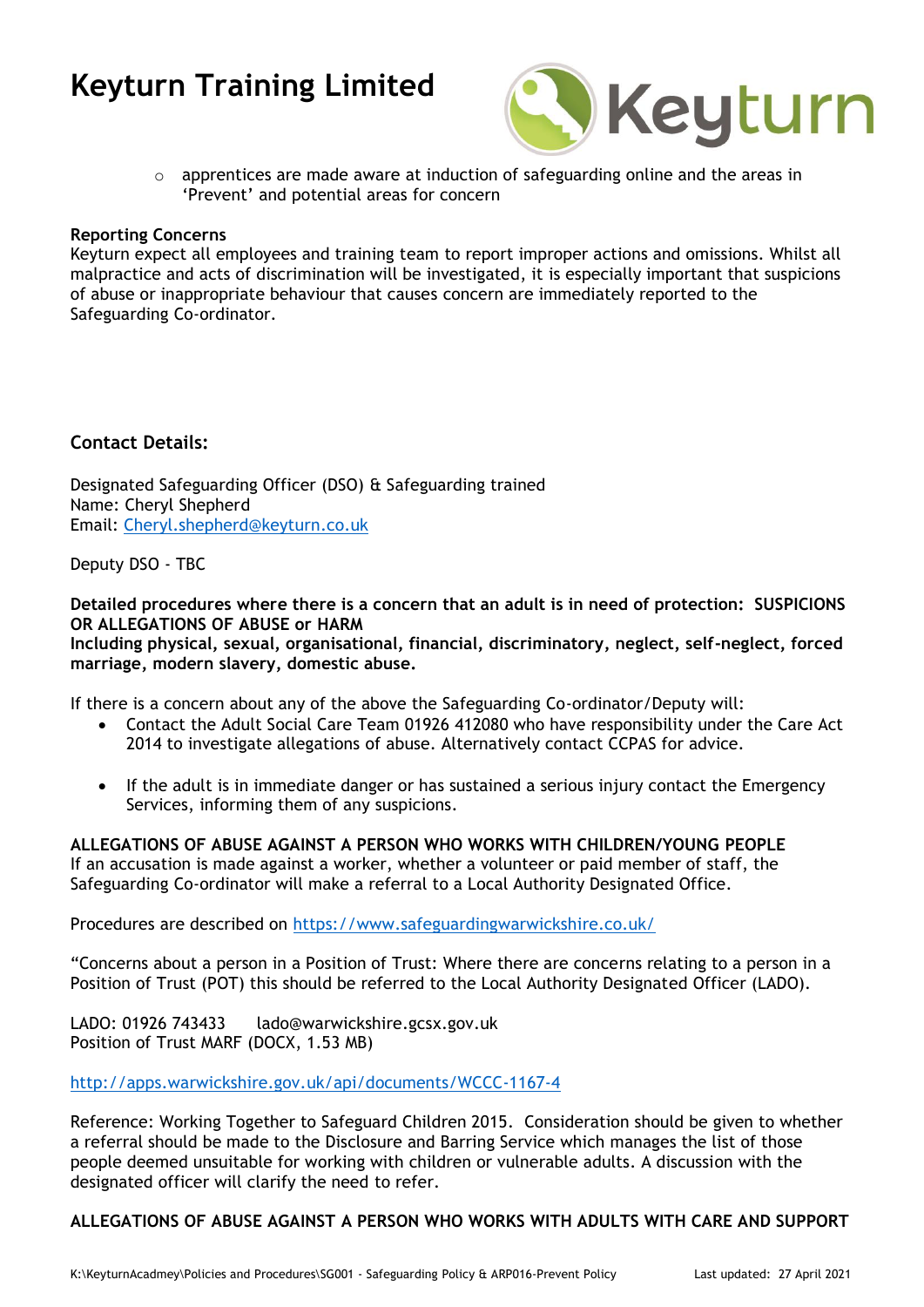

#### **NEEDS**

The Care Act places the duty upon Adult Services to investigate situations of harm to adults with care and support needs. This may result in a range of options including actions against the person or organisation causing the harm, increasing the support for carers or no further action if the 'victim' chooses for no further action and they have the capacity to communicate their decision. This is a decision for Adult services and not the organisation.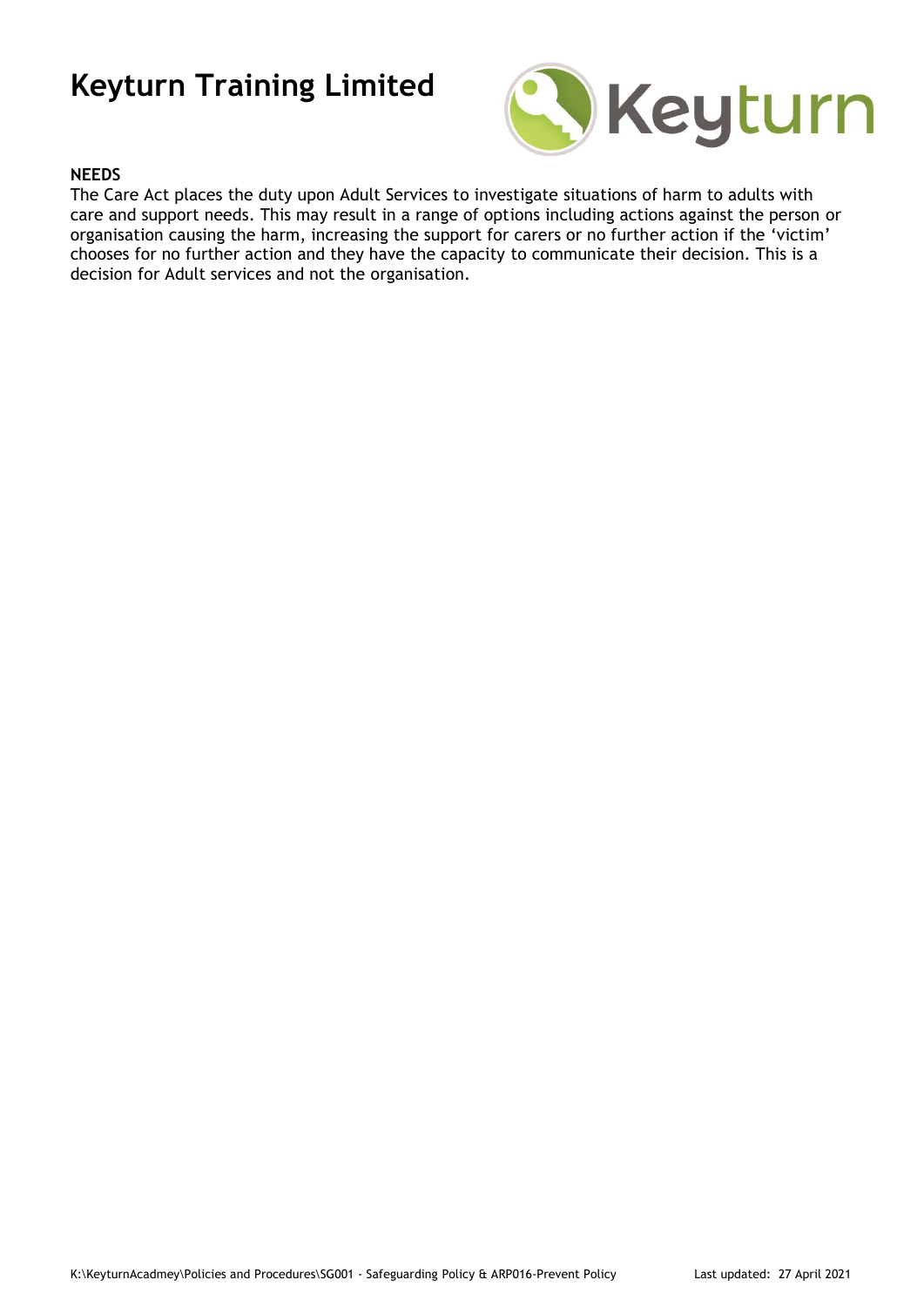

### **Safeguarding awareness and training**

Keyturn is committed to on-going safeguarding training and development opportunities for all workers, developing a culture of awareness of safeguarding issues to help protect everyone. All staff receive induction training. Further details on our training and promotional of the policy can be found below in the 'Promoting the Policy' section.

Keyturn will also ensure that children and adults with care and support needs are provided with information on where to get help and advice in relation to abuse, discrimination, bullying or any other matter where they have a concern.

### **Management of Workers – Codes of Conduct**

Keyturn are committed to supporting all workers and ensuring they receive support and supervision. All staff have been given a copy of this policy and is also available on the website.

Keyturn undertakes to follow the principles found within the 'Abuse of Trust Caring for young people and the vulnerable: Guidance for preventing abuse of trust' issued by the Home Office.

This guidance applies to those caring for young people or adults at risk of harm or abuse in both paid and unpaid work, including volunteers, regardless of whether they are in the public, private, voluntary or volunteering sectors.

It is therefore unacceptable for those in a position of trust to engage in any behaviour which might allow a sexual relationship to develop for as long as the relationship of trust continues. Each group will regularly monitor procedures so that clear boundaries with regard to the development of personal relationships are maintained with the established practice guidelines.

### **Promoting the Policy:**

This policy is promoted through the following:

- Website: the policy is available to view on the Keyturn website [www.keyturn.co.uk/policies/](http://www.keyturn.co.uk/policies/)
- Apprentice/Learner Handbook: the link to this policy is referenced in the handbook that is given to each apprentice/learner at the beginning of their training session
- Apprentice/Learner Induction: all learners who attend an apprenticeship or ILM programme are given details of this policy to familiarise themselves with Safeguarding and Prevent issues and the Keyturn procedure. As part of the apprenticeship induction apprentices are given some online training on Safe Guarding and Prevent to help develop understanding
- Apprentice Reviews: Each month the apprentice has a review meeting with their assessor, as part of this review the apprentice has an opportunity to feedback to the assessor any issues they may be having with regards to Safeguarding and Prevent in the workplace and within their apprenticeship training programme.
- Staff Induction: This policy forms part of the induction process for any new staff or training team.
- Employee Handbook: the employee handbook is given to new employees to read through prior to starting their role. They are then asked to sign to confirm they have read and understood the policy
- Trainer Handbook: the trainer handbook is given to new trainers to read through prior to starting their role. They are then asked to sign to confirm they have read and understood the policy
- Staff Training for new staff or trainers, in addition to the induction process, Keyturn also